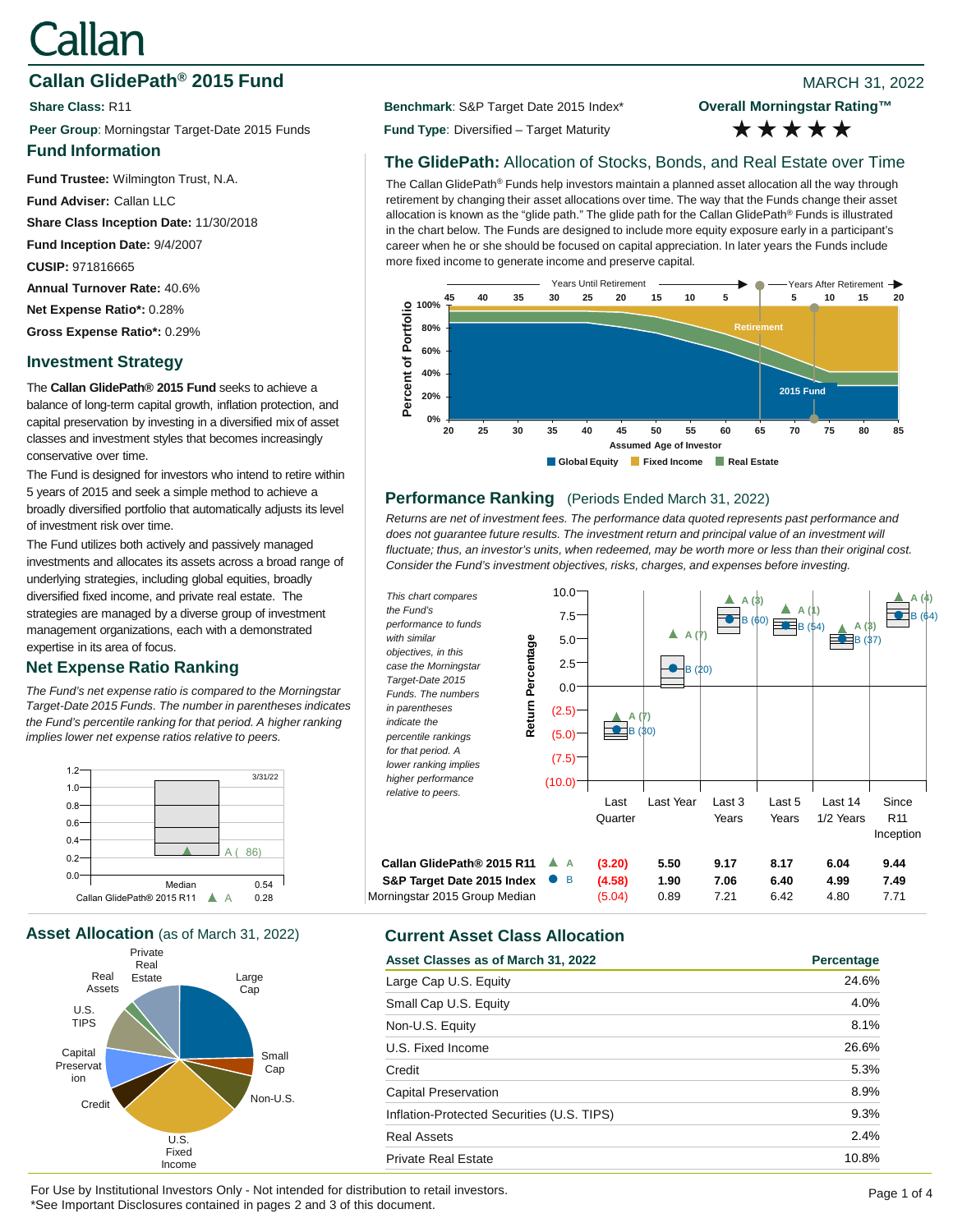#### **General Disclosures**

The Callan GlidePath® 2015 Fund (the "Fund") is part of a collective trust maintained by Wilmington Trust, N.A. (the "Trustee") that invests in underlying mutual fund and collective trust investments (the "Underlying Funds").

The performance data shown represents past performance and should not be considered indicative of future results. Principal value and investment return will fluctuate. An investor's units when redeemed may be worth more or less than the original investment. Fund portfolio statistics change over time. The Fund should not be invested in based solely on age or retirement date, and the stated asset allocation may be subject to change. Investments in the Fund are not insured or guaranteed by any bank, the FDIC, or any other governmental entity.

Participation in the Fund is governed by a Declaration of Trust and terms of the participation materials which must be reviewed and signed by the plan sponsor in order to invest in the Fund.

Neither the Securities and Exchange Commission nor any other regulatory body has approved or disapproved the Fund or passed upon the accuracy or adequacy of this disclosure statement.

Asset allocation exhibits may not add to 100% due to exclusion of cash or rounding.

#### **Fund Legal Structure**

The Fund is part of the Callan Open Architecture Trust, Trusteed by Wilmington Trust N.A. operated by the Trustee. The Trust is advised on a non-discretionary basis by Callan LLC ("Callan"), a registered investment advisor. The Trustee maintains ultimate fiduciary authority over the management of, and investments made in, the Fund. The Fund is not a mutual fund and is not registered as an investment company under the Investment Company Act of 1940, as amended.

#### **Investment Risk**

The Fund may invest in any or all of the following investments, each of which poses its own unique set of risks.

- **Foreign Securities Funds/Emerging Markets Funds:** Funds that invest in foreign securities involve special additional risks. These risks include, but are not limited to, currency risk, political risk, and risk associated with varying accounting standards. Investing in emerging markets may accentuate these risks.
- **Small Cap Funds:** Funds that invest in stocks of small companies involve additional risks. The securities of these companies may be more volatile and less liquid than the securities of larger companies. Smaller companies typically have a higher risk of failure, and are not as well established as larger blue-chip companies. Historically, smaller-company stocks have experienced a greater degree of market volatility than the overall market average.
- **Fixed Income Funds:** Funds that invest in lower-rated debt securities (commonly referred to as junk bonds) involve additional risks because of the lower credit quality of the securities in the portfolio. This may cause possible higher level of volatility and increased risk of default.
- **Funds containing Direct Property Investments or Real Estate Investment Trusts (REITs):** Funds that invest directly in real properties or indirectly through REITs involve special additional risks. These risks include: risks associated with a lack of liquidity during times of stress in the real estate markets; risks associated with valuation standards; risks associated with the financing of the underlying properties; and general risks affecting the real estate market. Historically REITs have experienced a greater degree of market volatility than the overall stock market average.

#### **Investment Fees**

The participant will incur management fees, trustee fees, and other operating expenses related to the Fund. Other operating expenses may include, but are not limited to, audit expenses, custody service fees, tax form preparation expenses, legal and other fees.

The participants in the Fund will also incur expenses from the Underlying Funds, which includes management fees, audit fees, trustee fees, and other expenses (the "Acquired Fund Fees and Expenses") in relation to the management of the Underlying Funds. Some of the Acquired Fund Fees and Expenses are expensed directly to the Underlying Funds and are not charged directly to the Fund. They are not direct costs paid by the Fund and are not used to calculate the Fund's net asset value. They have no impact on the costs associated with Fund operations. However, some of the Acquired Fund Fees and Expenses are accrued for in the Fund and therefore directly impact the Fund's net asset value.

The Fund's net expense ratio is 0.28% of net assets. This is an estimated rate. Below is a breakdown of the fees on the Fund. Fee components may not sum to Gross Expense Ratio or Net Expense Ratio due to rounding.

| Callan GlidePath <sup>®</sup> 2015 Fund                          |            |
|------------------------------------------------------------------|------------|
| Management Fee:                                                  | $0.00\%$   |
| Trustee Fee:                                                     | 0.03%      |
| Service Fee:                                                     | $0.00\%$   |
| Other Expenses:                                                  | 0.02%      |
| Acquired Fund Fees and Expenses (Underlying Funds):              | 0.24%      |
| <b>Total Annual Fund Expense Ratio (Gross Expense Ratio):</b>    | 0.29%      |
| Fee Waiver and Expense Reimbursement:                            | $(0.01\%)$ |
| <b>Total Annual Fund Operating Expenses (Net Expense Ratio):</b> | 0.28%      |

"Other Expenses" are based on estimated amounts for the current fiscal year. Callan has agreed to cap Other Expenses at 0.01% of net assets. Without the expense cap, total expenses would be higher. Callan can cease this arrangement at any time.

The example in the following table is intended to explain the ongoing costs of investing in the Fund and to compare these costs with the ongoing costs of investing in other collective funds. The first column provides information about actual account values and actual expenses. The second column provides information about hypothetical account values and hypothetical expenses based on the Fund's actual expense ratio and an assumed rate of return of 5.00% per year before expenses, which is not the Fund's actual return. The hypothetical account values and expenses may not be used to estimate the actual account balance or expenses paid for the period. This example is based on an investment of \$1,000 invested over a full one-year time period.

| Callan GlidePath® 2015 Fund                                                 | <b>Actual</b><br>Value | <b>Hypothetical</b><br>Value <sup>1</sup> |
|-----------------------------------------------------------------------------|------------------------|-------------------------------------------|
| Beginning Account Value -<br>March 31, 2021                                 | \$1,000.00             | \$1,000.00                                |
| Ending Account Value -<br>March 31, 2022 (gross of all fees)                | \$1,057.79             | \$1,050.00                                |
| Expenses paid during the year                                               | \$0.42                 | \$0.42                                    |
| Expenses paid during the year (includes<br>Acquired Fund Fees and Expenses) | \$2.92                 | \$2.90                                    |
| <sup>1</sup> Assuming a 5% return                                           |                        |                                           |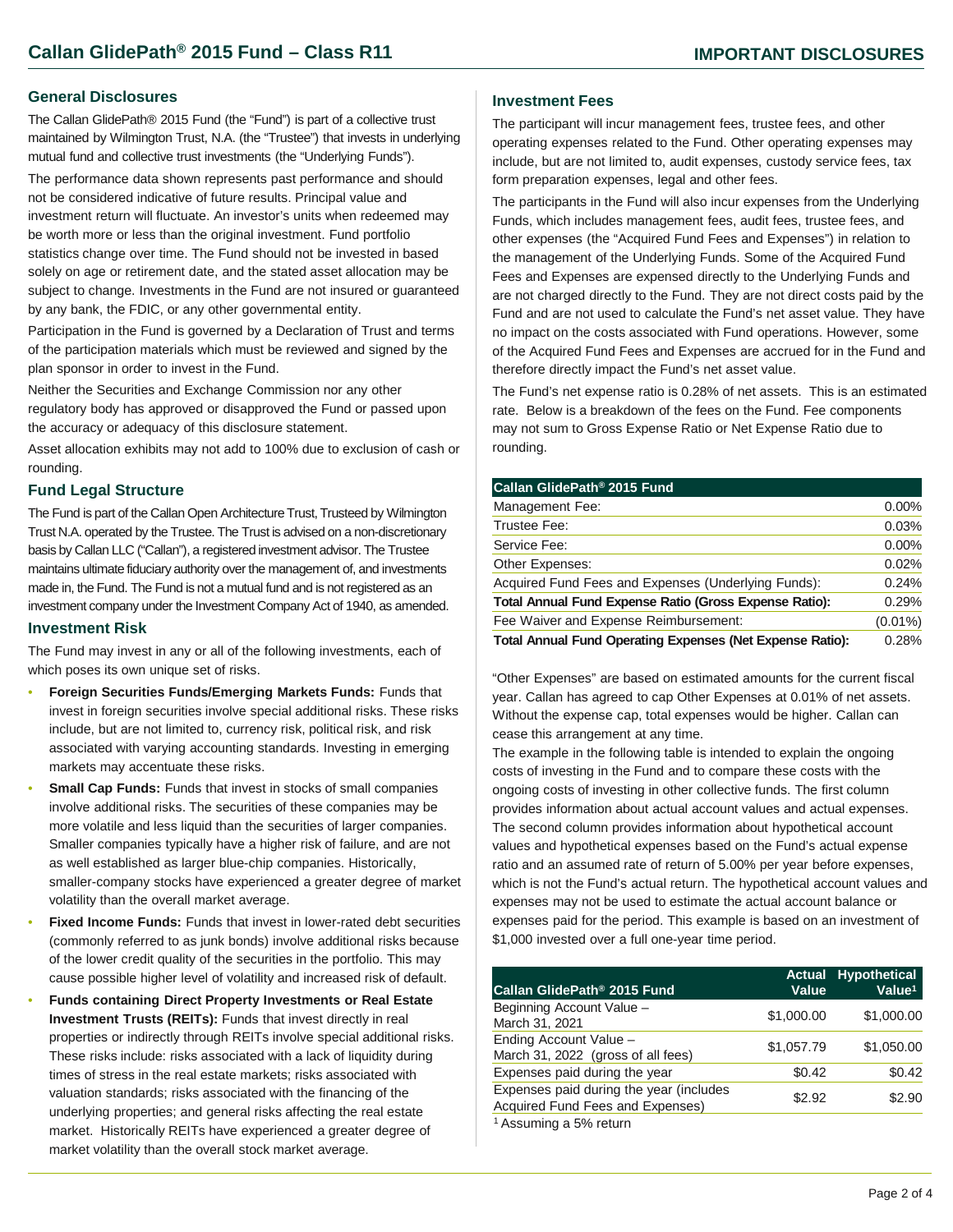#### **Underlying Funds**

The Fund is a unitized "fund-of-funds" which means that it is made up of a broad array of Underlying Funds that act as building blocks for the overall portfolio.

The tables below detail the funds employed within each of the asset classes that make up the overall asset allocation for the Fund.

#### **Large Cap U.S. Equity**

| <b>Underlying Fund</b>                | <b>Ticker</b> | <b>Strategy</b>    |
|---------------------------------------|---------------|--------------------|
| <b>BlackRock Russell 1000</b>         | NA.           | Russell 1000 Index |
| <b>Small Cap U.S. Equity</b>          |               |                    |
| <b>Underlying Fund</b>                | <b>Ticker</b> | <b>Strategy</b>    |
| <b>BlackRock AlphaTilts Small Cap</b> | <b>BDSKX</b>  | Small Cap Core     |
| Pleiades Small Cap                    | ΝA            | Small Cap Core     |

PIMCO StocksPLUS© Small CIT NA Small Cap Core BlackRock S&P 600 NA S&P 600 Index

### **Non-U.S. Equity**

| $\frac{1}{2}$                         |               |                             |
|---------------------------------------|---------------|-----------------------------|
| <b>Underlying Fund</b>                | <b>Ticker</b> | <b>Strategy</b>             |
| American Funds EuroPacific Growth     | <b>RERGX</b>  | <b>International Equity</b> |
| Dodge & Cox International             | <b>DODFX</b>  | <b>International Equity</b> |
| Marathon-London Global Ex US          | <b>NA</b>     | <b>International Equity</b> |
| Sprucegrove All Country World ex U.S. | <b>NA</b>     | <b>International Equity</b> |
| DFA Emerging Markets Core Equity      | <b>DFCEX</b>  | <b>Emerging Markets</b>     |
| American Century EM                   | <b>NA</b>     | <b>Emerging Markets</b>     |
| Lazard EAFE Small Cap                 | <b>NA</b>     | <b>International Small</b>  |
| <b>BlackRock MSCI EAFE</b>            | <b>NA</b>     | <b>MSCI EAFE Index</b>      |

#### **Diversified Real Asset**

| <b>Underlying Fund</b>       | <b>Ticker</b> | <b>Strategy</b>            |
|------------------------------|---------------|----------------------------|
| <b>BBH TIPS</b>              | <b>NA</b>     | U.S. TIPS                  |
| Lazard Global Infrastructure | <b>GLIFX</b>  | Infrastructure             |
| <b>GMO Resources Fund</b>    | <b>GAAHX</b>  | Natural Resources          |
| DFA Global Real Estate       | <b>DFGEX</b>  | Global REITs               |
| <b>Prudential PRREF II</b>   | <b>NA</b>     | <b>Private Real Estate</b> |
| Principal US Property Fund   | NA.           | <b>Private Real Estate</b> |

#### **U.S. Fixed Income**

| U.J. I IACU IIIWUIIIC                   |               |                              |
|-----------------------------------------|---------------|------------------------------|
| <b>Underlying Fund</b>                  | <b>Ticker</b> | <b>Strategy</b>              |
| <b>BlackRock Total Return</b>           | <b>NA</b>     | Core Plus Bond               |
| <b>FIAM Core Plus Commingled</b>        | <b>NA</b>     | Core Plus Bond               |
| Loomis Core Disciplined Alpha           | <b>NA</b>     | Core Bond                    |
| BlackRock U.S. Debt Index               | <b>NA</b>     | <b>Blmberg Aggregate Idx</b> |
| <b>Credit</b><br><b>Underlying Fund</b> | <b>Ticker</b> | <b>Strategy</b>              |
| AllianceBernstein                       | AGDZX         | High Income                  |
| MacKay Shields                          | <b>NA</b>     | High Yield Bond              |
|                                         | <b>NA</b>     | <b>High Yield</b>            |
| Prudential                              |               |                              |

| vapnar i rooci vativir<br><b>Underlying Fund</b> | <b>Ticker</b> | <b>Strategy</b> |
|--------------------------------------------------|---------------|-----------------|
| <b>Galliard Stable Return</b>                    | ΝA            | Stable Value    |
| BlackRock 1-3 Year Gov/Cred Index                | ΝA            | Short Term Bond |

| <b>Inflation Protected Securities (U.S. TIPS)</b> |                 |  |
|---------------------------------------------------|-----------------|--|
| <b>Ticker</b>                                     | <b>Strategy</b> |  |
| <b>NA</b>                                         | U.S. TIPS       |  |
|                                                   |                 |  |

#### **Performance**

Total return performance reflects all investment fees, Trustee fees, capital gains, income, dividends, and any applicable expenses incurred in the operation of the Fund. Prior to inception of Class R11 (11/30/2018) performance shown reflects the fund's oldest share class, Class MO.

The primary benchmark shown for the Fund is the S&P Target Date 2015 Index. The index automatically adjusts its asset allocation over time to reflect reductions in potential risk as an investor's target date approaches. The Fund's portfolio may differ significantly from the securities in the index.

The peer group shown for the Fund is the Morningstar Target-Date 2015 Funds. The Morningstar Target-Date 2015 Funds universe contains target-date portfolios that provide diversified exposure to stocks, bonds, and cash for those investors who have a specific date in mind (in this case, the years 2011-2015) for retirement. These portfolios aim to provide investors with an optimal level of return and risk, based solely on the target date. Management adjusts the allocation among asset classes to more-conservative mixes as the target date approaches, following a preset glide path. A target-date portfolio is part of a series of funds offering multiple retirement dates to investors.

The Fund's performance and net expense ratio is ranked against this Morningstar universe for comparison purposes only.

#### **About the Fund's Sub-Advisor**

Founded in 1973, Callan is one of the largest independently-owned investment management and consulting firms in the United States. Headquartered in San Francisco, with offices across the country, Callan provides research, education, decision support, and advice to institutional investors representing approximately \$2 trillion in total assets.